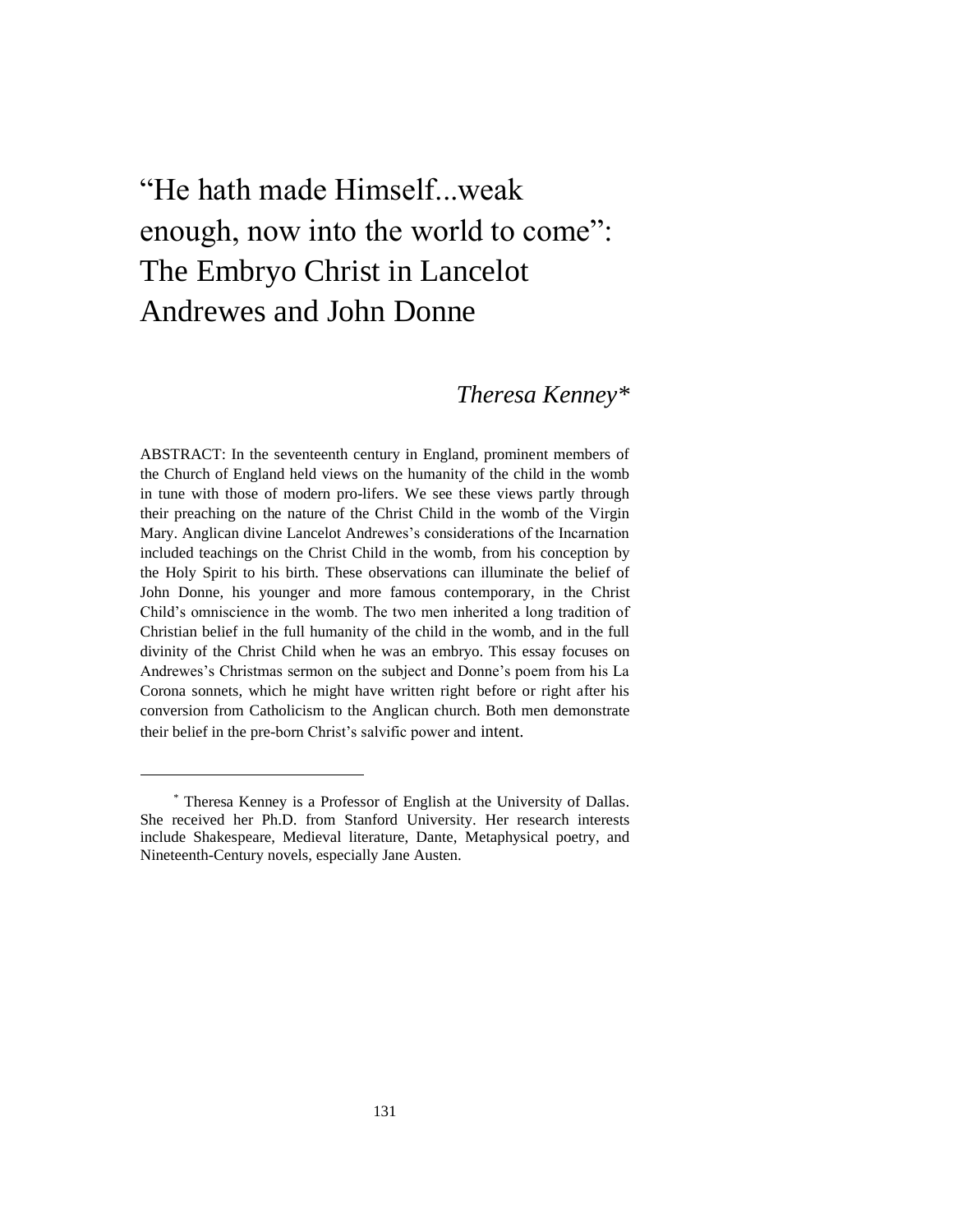HAT WAS CHRIST doing while he was spending nine months in the womb of the Virgin Mary? Beginning his salvific mission, fully conscious, and fully divine as well as fully **WHAT WAS CHRIST** doing while he was spending nine months in the womb of the Virgin Mary? Beginning his salvific mission, fully conscious, and fully divine as well as fully human: that is the answer of at least two sevente divines and poets. In a century replete with religious strife, members of both the Roman Catholic and English churches were unified in the belief in the full divinity and humanity of the Christ Child from conception until his death on the cross and onward. We remark very often on the distinctions in belief that created divergences between Catholic and Protestant "poetics," most often divergences in sacramentology and issues concerning justification and salvation. When it came to the Incarnation, belief was not different at all at first. But as the century progressed, there was more parting of the ways.

The fullness of divinity in the embryo Christ from the moment of his conception is a belief that would find some naysayers today. Not only do many Christians deny the full humanity of the child in the womb, but they also have been taught to think of the Christ Child as developing and learning like any human child. Priests in homilies even deny the omniscience, and hence the divinity, of the Christ Child in an attempt to emphasize his true humanity. However, in the seventeenth century, guided by their reading of the Fathers of the Church, preachers and poets spoke and wrote about the embryonic Christ's divinity and omniscience. This belief made its way into the Nativity poetry of even so famous a poet as John Donne.

In this study, I show that Anglican divine Lancelot Andrewes's considerations of the Incarnation included teachings on the Christ Child in the womb, from his conception by the Holy Spirit to his birth. These observations can illuminate the belief of John Donne, his younger contemporary, in the Christ Child's omniscience in the womb. The two men inherited a long tradition of Christian belief in the full humanity of the child in the womb, and in the full divinity of the Christ Child when he was an  $embryo.<sup>1</sup>$ 

<sup>1</sup> Donne may still have been Roman Catholic when he wrote the La Corona sonnets, the collection to which his poem "Nativitie" belongs. For further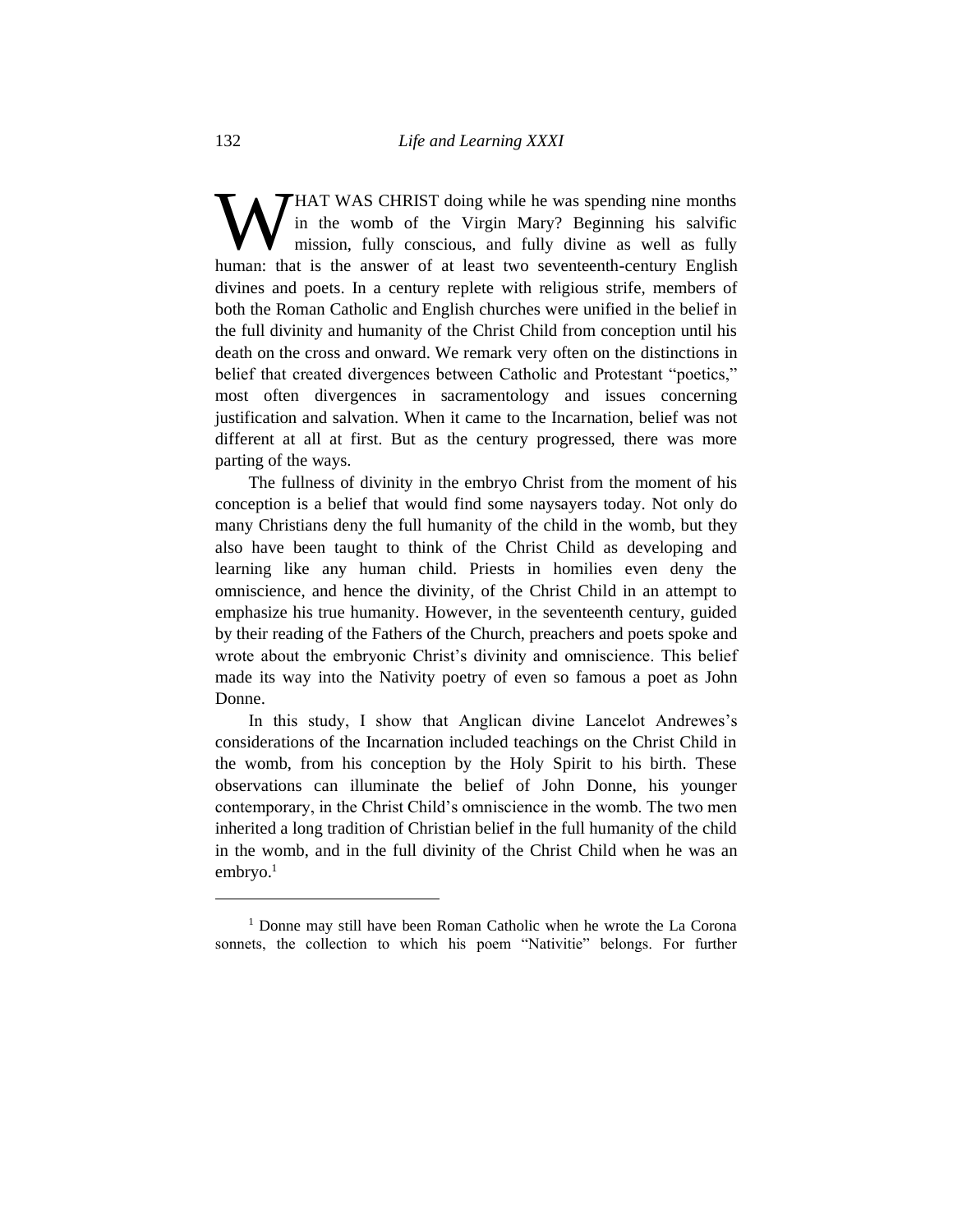### *Theresa Kenney* 133

The Fathers of the Church do not use the word embryo, admittedly, when discussing the Christ Child in the womb. For Lancelot Andrewes, the words "embryo" and "fetus" would have been synonymous, whereas to modern English speakers they are not. *Embruon* or ἔμβρυον is simply the Greek equivalent for the Latin term *fetus*. It is first attested in Homer's *Odyssey*, in which it refers to suckling lambs, not an animal *in utero*. <sup>2</sup> This usage changed over time. The Latin Fathers tend to use the word *infans*, partly because they often want to emphasize the paradox of the Christ Child as the unspeaking (the literal meaning of *in-fans*) Word.

The question of the extent of Christ's knowledge and divinity in the womb had been discussed very early in the Church's history. Augustine argued in harmony with Ambrose, Clement of Alexandria, Jerome, and others that Jesus could not have been ignorant like a normal child at any time from the moment of his incarnation. In a text that seems to have been one of Andrewes's sources for this sermon, *A Treatise on the Merits and Forgiveness of Sins, and on the Baptism of Infants*, Augustine says:

Christ the savior even of infants; Christ, when an infant, was free from ignorance and mental weakness. He is therefore the Savior at once of infants and of adults, of whom the angel said, "There is born unto you this day a Savior"; and concerning whom it was declared to the Virgin Mary, "Thou shalt call His name Jesus, for He shall save His people from their sins," where it is plainly shown that He was called Jesus because of the salvation which He bestows upon us, Jesus being tantamount to the Latin *Salvator*, "Savior." Who then can be so bold as to maintain that the Lord Christ is Jesus only for adults and not for infants also? who came in the likeness of sinful flesh, to destroy the body of sin, with infants' limbs fitted and suitable for no use in the extreme weakness of such body, and His rational soul oppressed with miserable ignorance! Now that such entire ignorance existed, I cannot

discussion of the issue of the Christ Child's knowledge and divinity through the Middle Ages, see Mary Dzon, *The Quest for the Christ Child in the Later Middle Ages* (Philadelphia PA: Univ. of Pennsylvania Press, 2017), pp. 123, 124, 133 et passim.

<sup>2</sup> Homer. *The Odyssey*, *Book IX.* Trans. M. Montgomery (Dublin: Brown & Nolan, 1882). The term appears three times, in Book IX, verses 245, 309, and 342. Homer speaks of the newborn lamb, not the unborn lamb. See G. C. *Vollständiges Griechisch-Deutsches Wörterbuch über die Gedichte des Homeros und der Homeriden* (Hannover: Hahnschen Hofbuchhandlung, 1841), 156.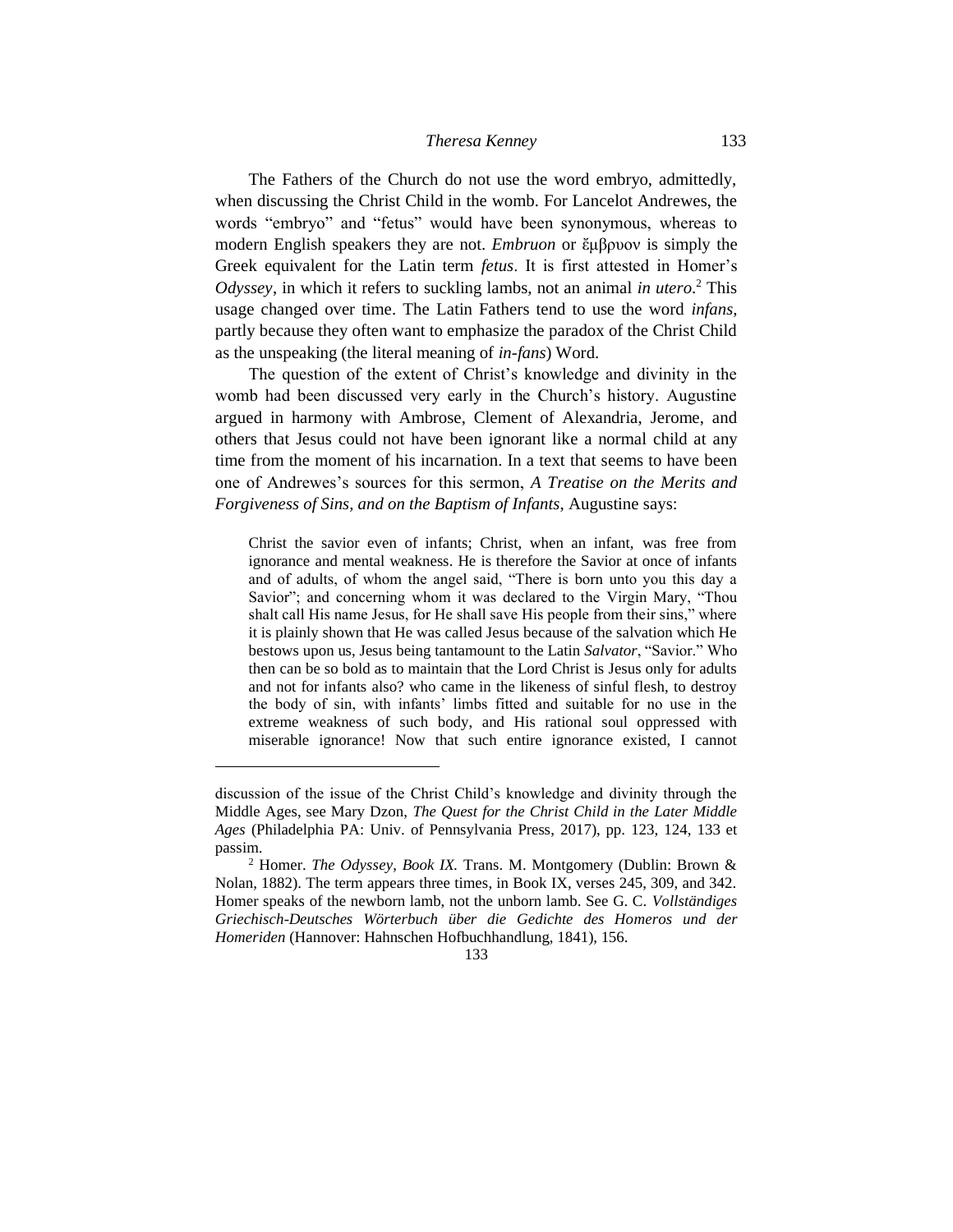suppose in the infant in whom the Word was made flesh, that He might dwell among us; nor can I imagine that such weakness of the mental faculty ever existed in the infant Christ which we see in infants generally.<sup>3</sup>

Lancelot Andrewes's Christmas sermon from Christmas Day 1614 specifically uses the word "embryo" to describe the fetal stage of the Word's entrance into the world. That Andrewes means the initial portion of Christ's life in the womb is clear:

And when was that? *Ecce pariet* saith the text; *Ecce peperit* saith the day, this very day. This is the chief. But finding them here all, we will deal with them all. 1. Christ as embryo, in His conception. 2. Christ as ἀρτιγέννητὸν βρέφος, a new born babe, but yet ανώνυμος, "without a name." 3. And Christ with His full Christendom, as named; and named with this name here in the text, the name of "Immanuel."<sup>4</sup>

Andrewes talks for many lines about the loving humility that brought the Son of God to endure existence, and the power that Christ would have exerted as an embryo. He finds in the Scripture passage of the day references to Christ in the various stages of his pre-born and post-partum existence. In all of these stages Christ is exerting a salvific influence, carrying out his redemptive mission.

Modern readers might object that an embryo does not have a developed brain (and even Teresa of Avila would suggest in *The Interior Castle* that perhaps meditative prayer takes place in the upper part of the body where intelligence is said to be located), but that is to assume that Christ's divine knowledge resided in and was processed by his bodily organs, when in fact we do not even know if such an assumption is entirely true about ordinary human beings.

Thomas Aquinas addressed the problem of associating Christ's divine power with his size in the *Summa*, a work that was read in the curriculum at

<sup>3</sup> Augustine, *De peccatorum meritis et remissione et de baptismo parvulorum* ad Marcellinum I.66, trans. by Philip Schaff, *Nicene and Post-Nicene Fathers*, Series I, vol. 5, pp. 195-96.

<sup>4</sup> Lancelot Andrewes, "A Sermon Preached before the King's Majesty at Whitehall, on Sunday the twenty-fifth of December A.D. MDCXIV, Being Christmas-Day," *Seventeen Sermons on the Nativity* (London UK: Griffith, Farran, Okeden and Walsh, 1850), pp. 137-38.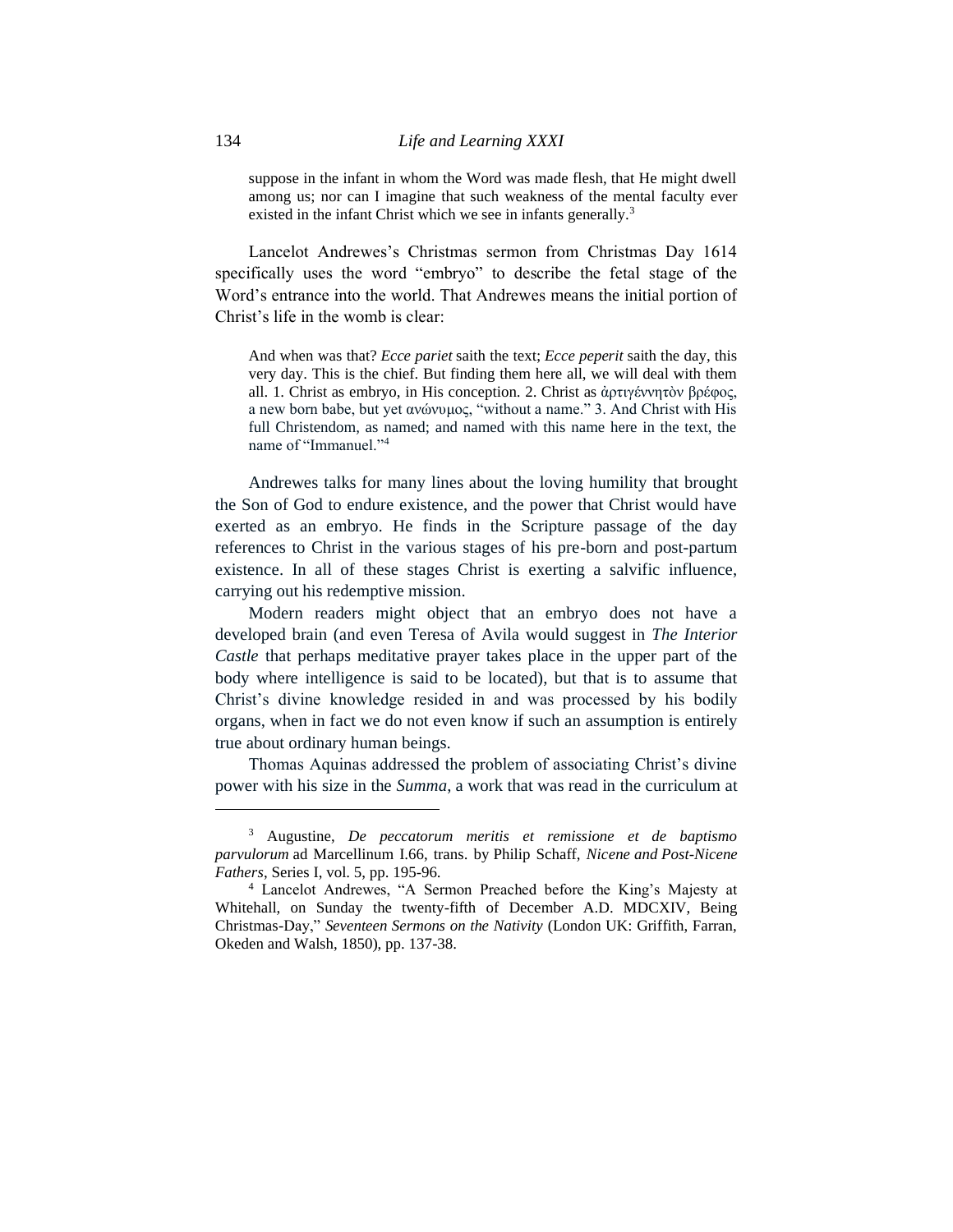Oxford and Cambridge in the days of Andrewes and Donne. Aquinas underscores Christ's full divinity in his infancy:

As Augustine replies (*Ep. ad Volusian*, 137): "The Christian doctrine nowhere holds that God was so joined to human flesh as either to desert or lose, or to transfer and as it were, contract within this frail body, the care of governing the universe. This is the thought of men unable to see anything but corporeal things.... God is great not in mass, but in might [*Deus autem non mole, sed virtute magnus est*]. Hence the greatness of His might feels no straits in narrow surroundings.<sup>5</sup>

Although Aquinas elsewhere holds that human ensoulment takes place after a certain amount of development, he does not take that route in discussing Jesus's incarnation: "God is great not in mass, but in might."

Andrewes too does not believe Christ loses his divine power by becoming a pre-born infant, in spite of the phrase "in his full Christendom":

This sure is matter of love; but came there any good to us by it? There did. For our conception being the root as it were, the very groundsill of our nature; that He might go to the root and repair of our nature from the very foundation, thither He went; that what had been there defiled and decayed by the first Adam, might by the Second be cleansed and set right again. That had our conception been stained, by Him therefore, *primum ante omnia,* to be restored again. He was not idle all the time He was an embryo—all the nine months He was in the womb; but then and there He even ate out the core of corruption that cleft to our nature and us, and made both us and it an unpleasing object in the sight of God.

Andrewes attributes to the Son the intention to work from the ground up in his redemption of man: first and foremost, he must cleanse the root of our nature, which is our conception as human beings. "Thither he went," into the very first moments of existence; the Second Adam purifies the moment of human conception by being conceived in his mother's womb. If Dante imagines Satan as a worm eating out the core of an apple, stuck in the center of the earth, Andrewes imagines Jesus as going to the core of our humanity, the moment when we become human beings, to counteract the evil. Original Sin is cleaving to our nature, so human nature must be

#### 135

<sup>5</sup> Aquinas, *Summa theologiae* III, q. 1, art. 1, ad 4.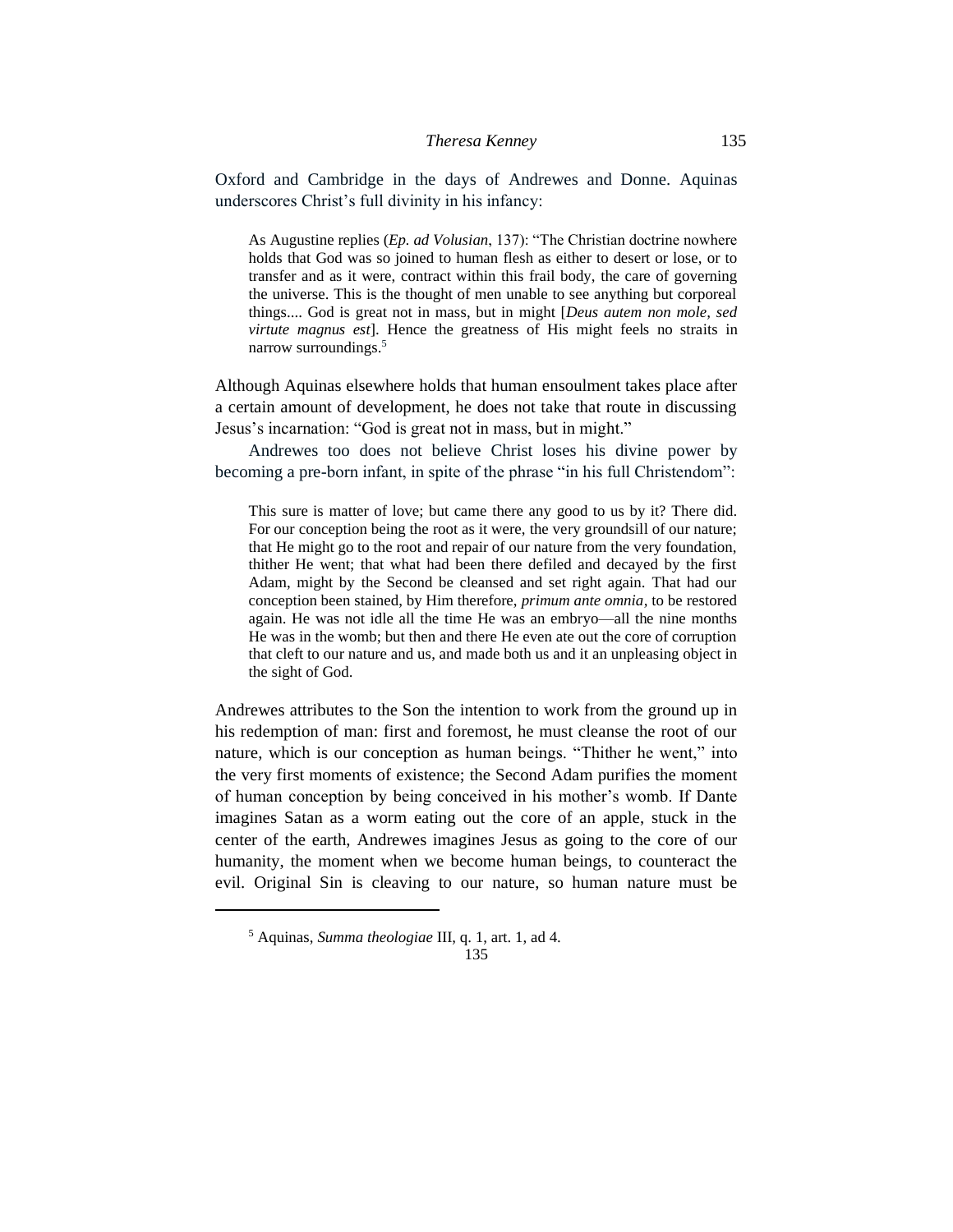renewed by an even more powerful cleaving and unifying. The embryonic Christ is a medicine at the heart of human nature, the world seemingly symbolized by the womb of his mother.

Thus Andrewes also attributes to Christ activity on behalf of our salvation while in the womb. He is redeeming human nature as well as individual human beings by participating in fetal existence; this is not a passive undergoing of physical development but a salvific humiliation: "He was not idle all the time he was an embryo."<sup>6</sup>

That Andrewes would hold that Jesus was active during this period was not surprising to Andrewes's audience, who in the main would have believed that at Jesus's conception in Mary's womb: "Thy *almighty word leapt down from heaven* from thy royal throne, as a fierce conqueror into the midst of the land of destruction. With a sharp sword carrying thy unfeigned commandment..." (Wisdom 8:15). As Jacqueline Tasioulas has shown, Christ was often imagined as entering the womb of the Virgin fully formed, bypassing the embryonic stage entirely and merely growing in size as Mary carried him.<sup>7</sup> It is not clear that Andrewes means this, but he certainly conforms to Augustine's dictum, repeated in Thomas's *Summa*, that in becoming incarnate, Christ put on humanity, but he did not put off any of his divinity.<sup>8</sup> That is, after his conception, Jesus is always the Second

<sup>6</sup> See Augustine, *De trinitate,* I.14, trans. Arthur West Hadden, in *Nicene and Post-Nicene Fathers*, First Series, Vol. 3. Ed. by Philip Schaff (Buffalo NY: Christian Literature Publishing Co., 1887). Here Augustine cites Philippians 3:12, discussing the way Christ's flesh redeems the human body: "For it was the resurrection of the body to which this place refers, on account of which he also says, Who has changed our vile body, that it may be fashioned like His glorious body. The one death therefore of our Saviour brought salvation to our double death, and His one resurrection wrought for us two resurrections; since His body in both cases, that is, both in His death and in His resurrection, was ministered to us by a kind of healing suitableness, both as a mystery of the inner man, and as a type of the outer."

<sup>7</sup> Jacqueline Tasioulas, "Heaven and Earth in Little Space: The Foetal Existence of Christ in Medieval Literature and Thought," *Medium Aevum* 76 (2007): 24-48.

<sup>8</sup> Citing Augustine, Thomas Aquinas underscores Christ's full divinity in his infancy. See footnote 4. "… the greatness of His might feels no straits in narrow surroundings. Nor, if the passing word of a man is heard at once by many, and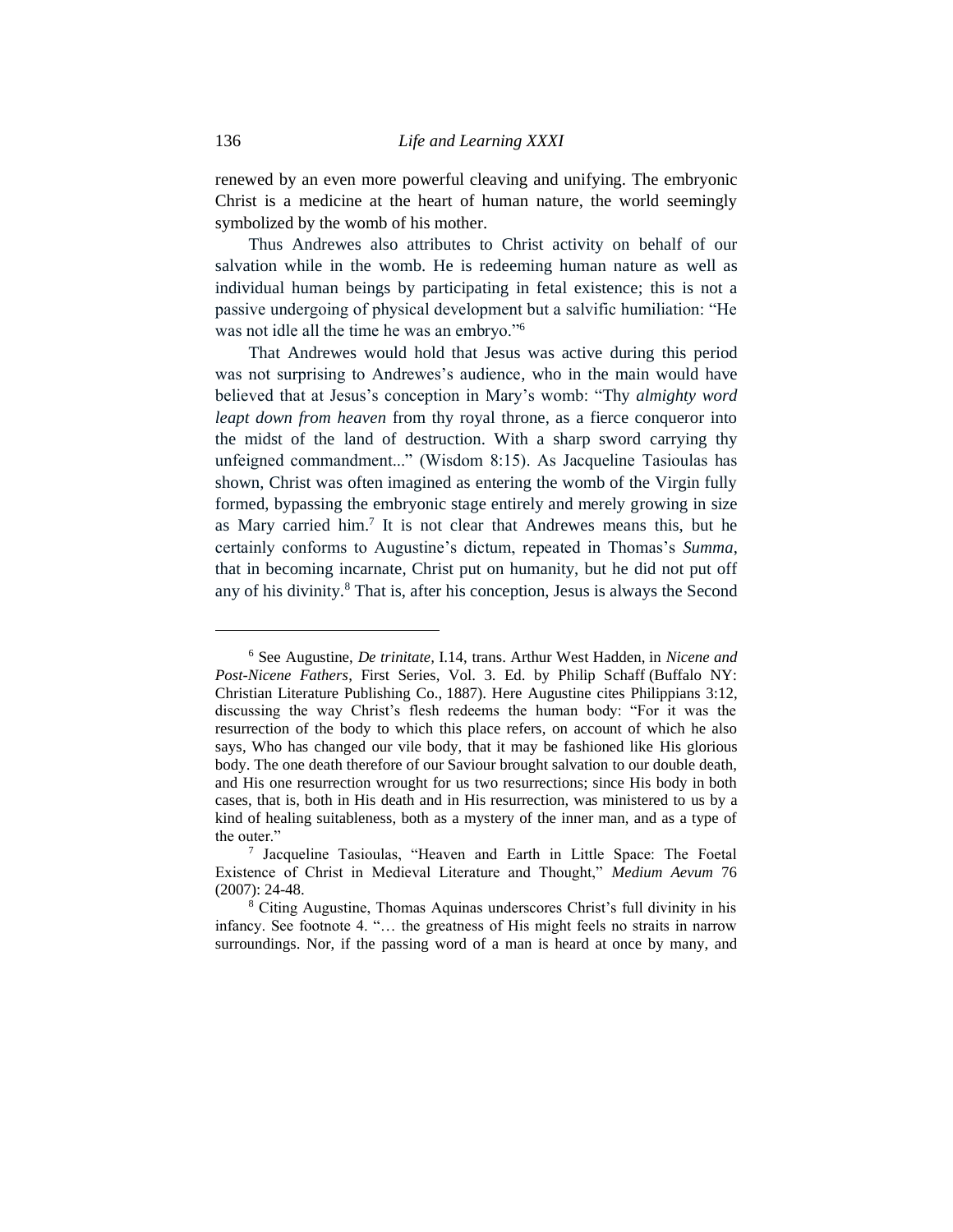#### *Theresa Kenney* 137

Person of the Trinity without diminution or weakening. He is never anything but omniscient and omnipotent, even during his gestation.

The embryo Christ takes the part of the believing parent in Andrewes's comparison of his sanctifying presence in the womb to the sanctification of a child of two parents, one a believer and one an unbeliever. Our fleshly parents are configured as the unbelieving parent whose unsanctified bodies are made pure and holy by the presence of the believer. As a side note, one should observe how carefully Andrewes avoids discussion of the Virgin Mary's body and her spiritual state; her womb has been replaced, quietly, by human nature as the thing Christ is dwelling in:

Nay farther, given this privilege to the children of such as are in Him, though but of one parent believing, that they are not as the seed of two infidels, but "are in a degree holy," *eo ipso*; and have a farther right to "the laver of regeneration," to sanctify them throughout by "the renewing of the Holy Ghost." This honor is to us by the dishonor of Him; this the good by Christ an embryo. [That is to say, we gain this honor by Christ's enduring the dishonor of being in the flesh as a babe in the womb.]

Andrewes attributes our reception of the saving "laver [bath] of regeneration" to Christ's "dishonor": that is, his humiliation and degradation in taking on flesh. To be reduced to an embryo is part of Christ's salvific work for man, in particular for unbaptized children or children who have an unbelieving parent. As John Saward says, "In his astounding love for us, the Son of God becomes an embryo in order to renew our nature at its deepest root."<sup>9</sup> Saward also notes that Andrewes is himself quoting Pope Leo the Great when he connects Christ's taking on flesh as an infant with the way he makes grace available to man in the sacraments. However, Andrewes's thoughts on the relationship between the presence of Christ in the womb and the Eucharist are beyond the scope of this essay.

wholly by each, is it incredible that the abiding Word of God should be everywhere at once? Hence nothing unfitting arises from God becoming incarnate." *Summa theologiae* III q. 1, art. 1 ad 4.

<sup>9</sup> John Saward, *Redeemer in the Womb: Jesus Living in Mary* (San Francisco CA: Ignatius Press, 2015), p. 99.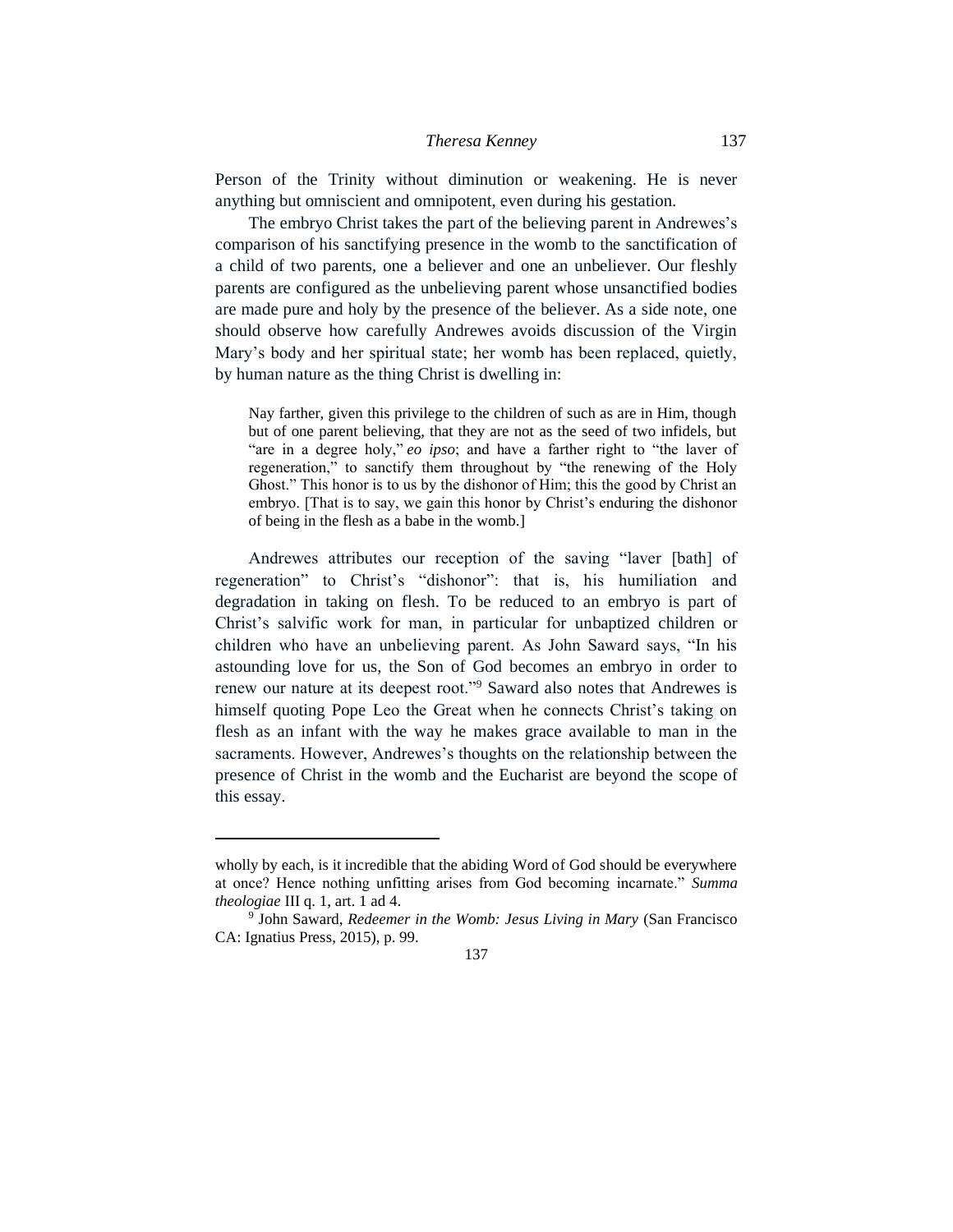Andrewes's attitude toward Christ's work in the womb was not isolated or idiosyncratic. We find a similar approach in John Donne's description of Christ's time in the womb in his *La Corona* Sonnets. Notably, Donne was not influenced by Andrewes when he wrote these poems. It is true that he was in London in 1614 as a Member of Parliament, so he might have been in the congregation at Whitehall when this sermon was preached before King James. He was to be ordained priest the following year and made Royal Chaplain, so the king's focus on him this year also make it possible. However, although Donne would have been familiar with Andrewes at this point in his career, he had in fact already written the *La Corona* sonnets, perhaps when he was still Roman Catholic. I belabor the point a little to emphasize that English churchmen of the early seventeenth century would have assumed that the Christ Child in the womb was in full possession of his divinity and thus all his divine attributes. As I pointed out above, both Augustine and Thomas Aquinas, in works generally read by university graduates in the late sixteenth and early seventeenth centuries, had spoken of Christ's full possession of divinity in his infancy. Thus, when we encounter the first quatrain of Donne's sonnet on the Nativity, a close reading will reveal the influence on Donne's Christology of traditional thought on Christ in the womb:

> *Immensitie cloysterd in thy deare wombe, 10* Now leaves his welbelov'd imprisonment. There he hath made himselfe to his intent Weake enough, now into our world to come; But Oh, for thee, for him, hath th'Inne no roome? Yet lay him in this stall, and from the Orient, Starres, and wisemen will travell to prevent Th'effect of *Herods* jealous generall doome. Seest thou, my Soule, with thy faiths eyes, how he

<sup>&</sup>lt;sup>10</sup> "The Virgin's womb as cloister is an ancient image, used at least as early as Pope St. Gregory the Great's Easter homily of 591 AD. Homily 26 on the Gospels. This homily has been included in the Roman Breviary at least since the Council of Trent." Note by Dom David Hurst in his edition of Gregory the Great, *Forty Gospel Homilies* (Kalamazoo MI: Cistercian Publications, 1990), pp. 200-11.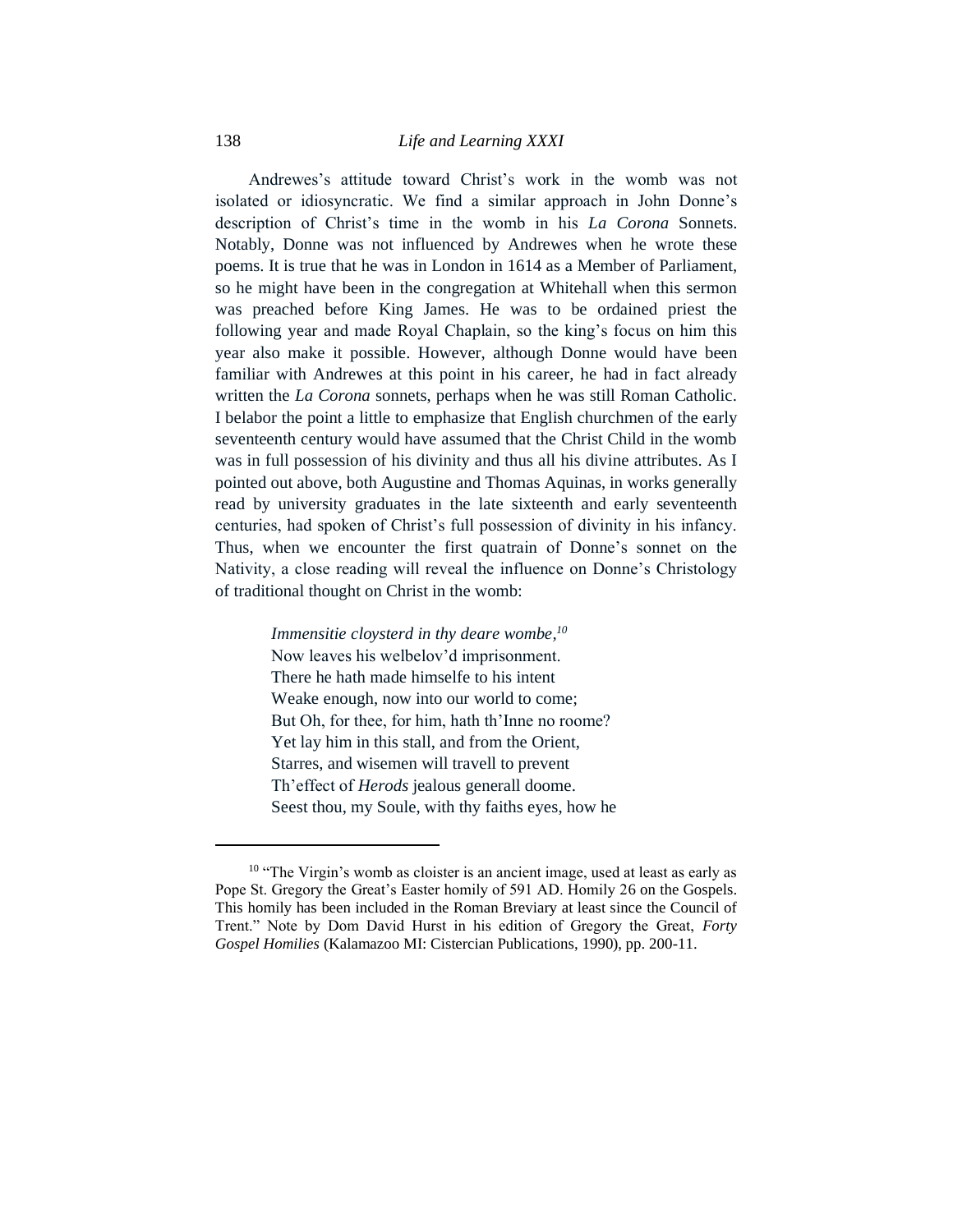Which fils all place, yet none holds him, doth lye? Was not his pity towards thee wondrous high, That would have need to be pittied by thee? Kisse him, and with him into Egypt goe, With his kinde Mother, who partakes thy woe.<sup>11</sup>

Donne's entire poem is about the Christ Child as God as well as about his incarnation. He asks his soul to see with the eyes of faith something that is essentially unseeable: the divine motive of God that led him to be a Child in the manger. The "immensitie" of the first line is a spatial title for the Child who cannot be contained by the limits of the flesh. He is something enormous that has been "cloister'd" and "imprisoned." However, Donne is thinking about what Christ might be thinking about—must be thinking about—in choosing this path. The imprisonment is "welbelov'd," and the womb in which God finds himself constricted is "dear."<sup>12</sup> Among the most important words in this quatrain is "intent." While we normally think of the child's gestation in the womb as a time of growth and maturation, Donne sees what is going on with the embryonic Christ as a purposeful weakening of his almighty self. The metaphysical conceit only makes sense if the reader is meant to see the Son of God at work constantly through all his months in the womb, or perhaps actually reversing the normal human concept of gestational development. As his body dwells in Mary's womb, Christ is working hard at diminishing his own power so he will be ready to enter the world. After nine months, the infant is "Weake enough, now into our world to come." Only when his intention to become weak is fulfilled will the Christ Child choose to leave the womb to see the light of day. The modern reader, used to thinking of the fetus as completely passive before

139

<sup>11</sup> John Donne, *The Divine Poems*, ed. Helen Gardner (Oxford UK: The Clarendon Press, 1978), p. 3.

<sup>&</sup>lt;sup>12</sup> Felecia Wright McDuffie comments on this image and its association with Platonic sources, but she points out that "because Mary and Jesus are without sin, their bodies are not evil but simply weak.... Donne describes the 'imprisonment' of Mary's womb in a positive way." McDuffie, "*To Our Bodies Turn We Then*": *Body as Word and Sacrament in the Works of John Donne* (New York NY: Continuum, 2005), pp. 35-36. See also Anthony Bale, "God's Cell: Christ as Prisoner and Pilgrimage to the Prison of Christ," *Speculum* 91 (2016): 1-35.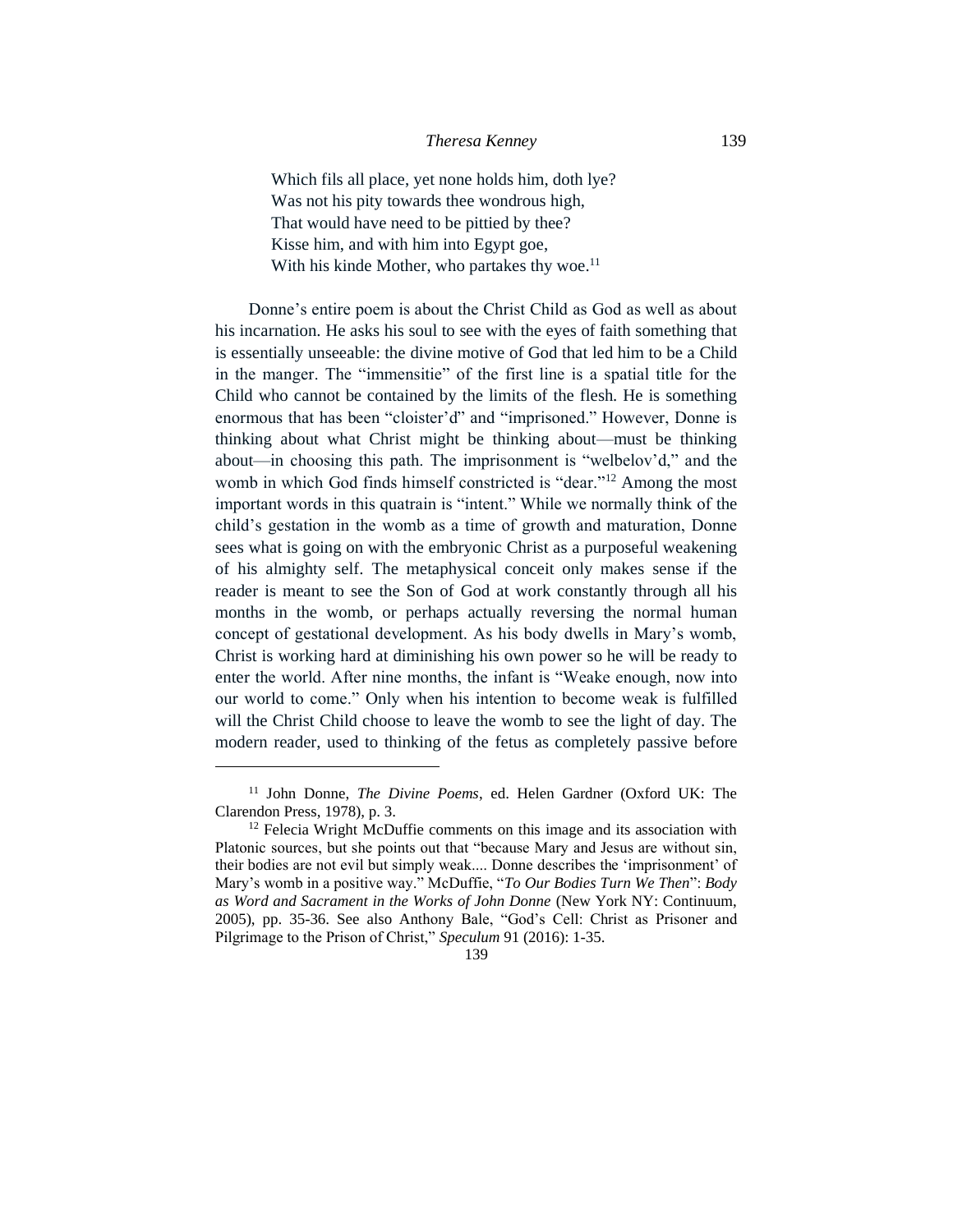birth, probably does not even notice this infant is active, not passive, intelligent, not mindless, and fully divine as he clothes himself with flesh.

Donne's opening lines are also remarkable for the way he conceives of the intimate link between Christ and the Virgin Mary. While he is in the womb, Christ is not just anticipating his exit from it but he is loving his imprisonment, loving the home the Virgin has provided him in her body. Thus, Donne does not depict the birth of Christ as an anxious exit from a captivity that restricted him in any way that he did not wish and choose. Donne focuses our attention on the Christ Child's "intent." That intent includes both his choice of captivity and his knowledge of the right time to leave. Donne indicates the difference between an ordinary child's involuntary participation in the act of birth and the fetal Christ's determination of his *Kairos*. The fact that the poem is addressed to Mary, though it is not a prayer, shows the speaker acknowledges her as the object of Christ's ongoing love and attention now conveyed through his own realization of Christ's attitude toward his enclosure and his fear for the Holy Family as they journey to Bethlehem and then flee Herod's soldiers.

The Virgin's womb as cloister is an ancient image, used at least as early as Pope Gregory the Great:

How was it that the Body of the Risen Lord was a real Body, if It was able to pass through closed doors into the assembly of His disciples? ... Those very works of our Redeemer which are in themselves impossible to be understood, must be thought over in connection with other of His works, that we may be led to believe in things wonderful, by mean of things more wonderful still. That Body of the Lord, Which came into the assembly of the disciples through closed doors, was the Same, Which at Its birth, had become manifest to the eyes of men by passing out of the cloister of the Virgin's womb without breaking the seal thereof. What wonder is it if that Body Which had come out of the Virgin's womb, without opening the matrix, albeit It was then on Its way to die, now that It was risen again from the dead and instinct for ever with undying life, what wonder is it, I say, if that Body passed through closed doors?"<sup>13</sup>

Donne is clearly thinking about the Virgin birth in the tradition of Ambrose and Augustine, who had interpreted it via the vision of Ezekiel. Ezekiel

<sup>&</sup>lt;sup>13</sup> St. Gregory the Great, cited in n7.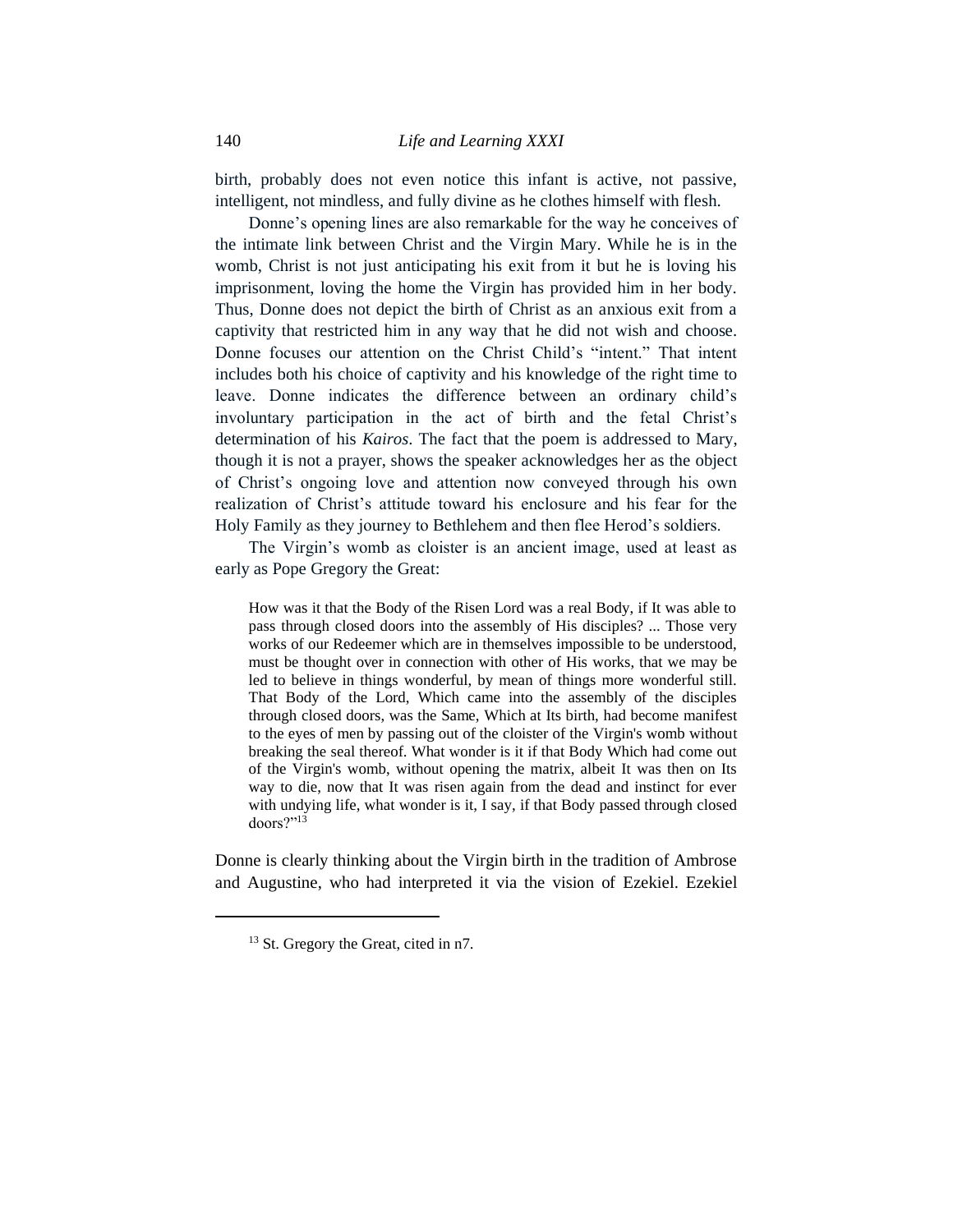describes a closed door through which only the Holy One of Israel could pass. To the Church Fathers, this reference seemed to prefigure the intact body of the Virgin Mary, as well as the miraculous powers of the Christ Child's body. Ambrose asserted: "Bona porta Maria, quae clausus erat, et non aperiebatur. Transivit per eam Christus, sed non aperuit."<sup>14</sup> Richard of St. Victor also refers to this image, as Miri Rubin points out in *Mother of God*. <sup>15</sup> After Andrewes and Donne, John Pearson, the famously learned Archbishop of Chester, in 1676 noted this source among others in his widely known *Expositions of the Creed*. <sup>16</sup> The image of Mary's closed womb persisted well after the reformation in England. Perhaps more importantly, Sedulius's early fifth century "A solis ortus cardine," the hymn that is in a way the grandfather of all the Nativity lyrics, and well known to all the metaphysical poets and their contemporaries, uses this image, drawn directly from Ambrose: "Clausae puellae viscera / Caelestis intrat gratia: / Venter puellae baiulat / Secreta quae non noverat."<sup>17</sup>

<sup>&</sup>lt;sup>14</sup> Ezekiel 44:2 and Ambrose, Epist. 42 ad Siricium Ambrose contra Jovinian. See Brother Anthony Josemaria, *The Blessed Virgin Mary in England: A Mary Catechism with Pilgrimage to Her Holy Shrines*, Vol. 2 (New York NY: iUniverse, 2009), 33. As Brother Anthony Josemaria points out, the tenth-century homilist Aelfric cites the same passage in reference to Mary's perpetual virginity. Richard of St. Victor also refers to this image, as Miri Rubin discusses in *Mother of God* (New Haven CT: Yale Univ. Press, 2009), 179. It is clearly well known to many of the authors of the patristic period and the Middle Ages whom Andrewes and Donne would have read.

<sup>&</sup>lt;sup>15</sup> Miri Rubin, *Mother of God* (New Haven CT: Yale Univ. Press, 2009), p. 179.

<sup>16</sup> John Pearson, Archbishop of Chester, *Expositions of the Creed* (London: John Williams, 1676), p. 173.

<sup>17</sup> Frederick Brittain, *Medieval Latin and Romance Lyric* (Cambridge UK: Cambridge Univ. Press, 1951), p. 74. Via multitudinous translations and paraphrases, even by Martin Luther, and above all through its inclusion in the Christmas Liturgy of the Hours, Sedulius's hymn remained a potent influence through the Renaissance and beyond. See Philip Schaff, *History of the Christian Church, Third Period: Nicene and Post-Nicene Christianity*, Vol. 3 (Edinburgh UK: T & T Clark, 1884), p. 417, n1. For a brief history of the hymn's reliance on Ambrose and its later partitioning in the liturgy, see also Brian P. Dunkle, S.J., "Ambrosian Imitation in Sedulius and Prudentius" in his *Enchantment and Creed in the Hymns of Ambrose of Milan* (Oxford: Oxford Univ. Press, 2016), 186-213*.*